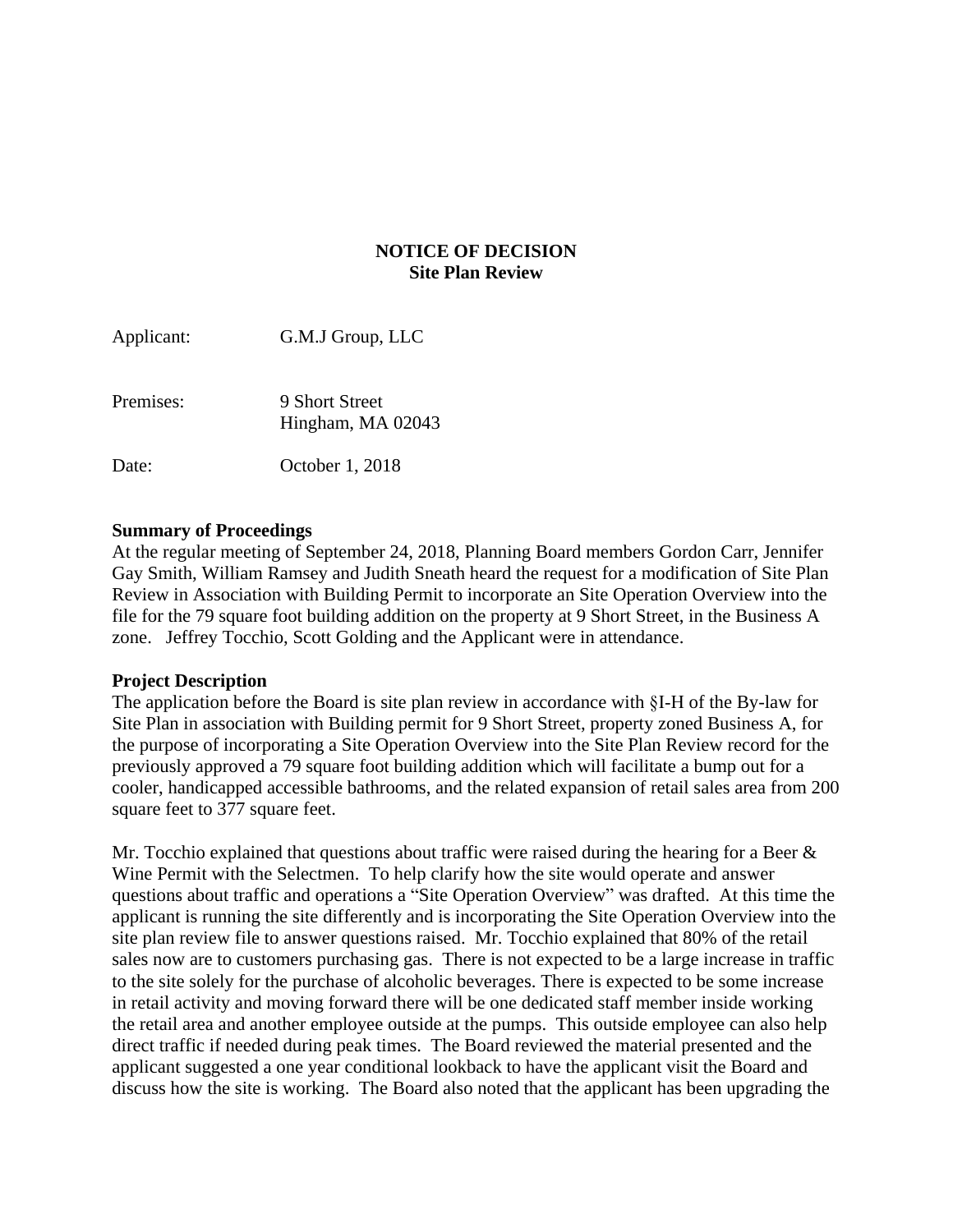site over time including the canopies and the septic system.

# **Findings and Decision**

After discussion the Board made the following findings:

- 1. This is an active site and it will be more cumbersome therefore the Board would like more detail of how cars move in and out for the automotive use.
- 2. Because there is a required additional employee for retail due to the addition of the sale of alcoholic beverages there will be a person at the pumps who can help direct traffic if needed during peak periods.
- 3. In our by-law this isn't considered another traffic generating use so the Board is constrained in what they can do.
- 4. It seems that there will be an increased flow of pedestrian traffic.
- 5. The Site Operation Overview information is helpful.
- 6. The project meets the requirements in the by-law for parking but we have heard tonight that the parking for the existing uses spill off site at times.
- 7. We don't break "Sale of Alcoholic beverages" out from "retail sales" in our by-law, but perhaps this is something we should consider doing as the related traffic generation experience may vary between those retail uses as it may vary between other uses. This may be a weakness in our current by-law.
- 8. There are no other gas stations selling alcohol in town so this is new to us in reviewing site operations.
- 9. The Planning Board doesn't vote on the sale of alcoholic beverages. That is the purview of the Selectmen.

The Board then Moved, Seconded and So Voted to Approve the modification of the Site Plan Review for G.M.J. Group., LLC. at 9 Short Street, as represented at the hearings and as shown on the material submitted August 6, 2018, pursuant to the findings discussed herein with the following conditions:

- 1. All previous conditions remain in full force and effect.
- 2. The site shall be operated in compliance with the Site Operations Overview, submitted August 6, 2018, and representations made during the course of the hearing.
- 3. The Applicant shall submit a request to the Board, one (1) year after completion of the improvements set forth within the Site Plan Review approval, to review any incidents or issues relating to parking at or adjacent to the Property to ensure that the site is operating efficiently, including not using convenience parking for service cars. The Planning Board will send abutter notices once the review has been scheduled.
- 4. The southern parking spaces shall not be utilized by the service operation.

Town of Hingham Planning Board